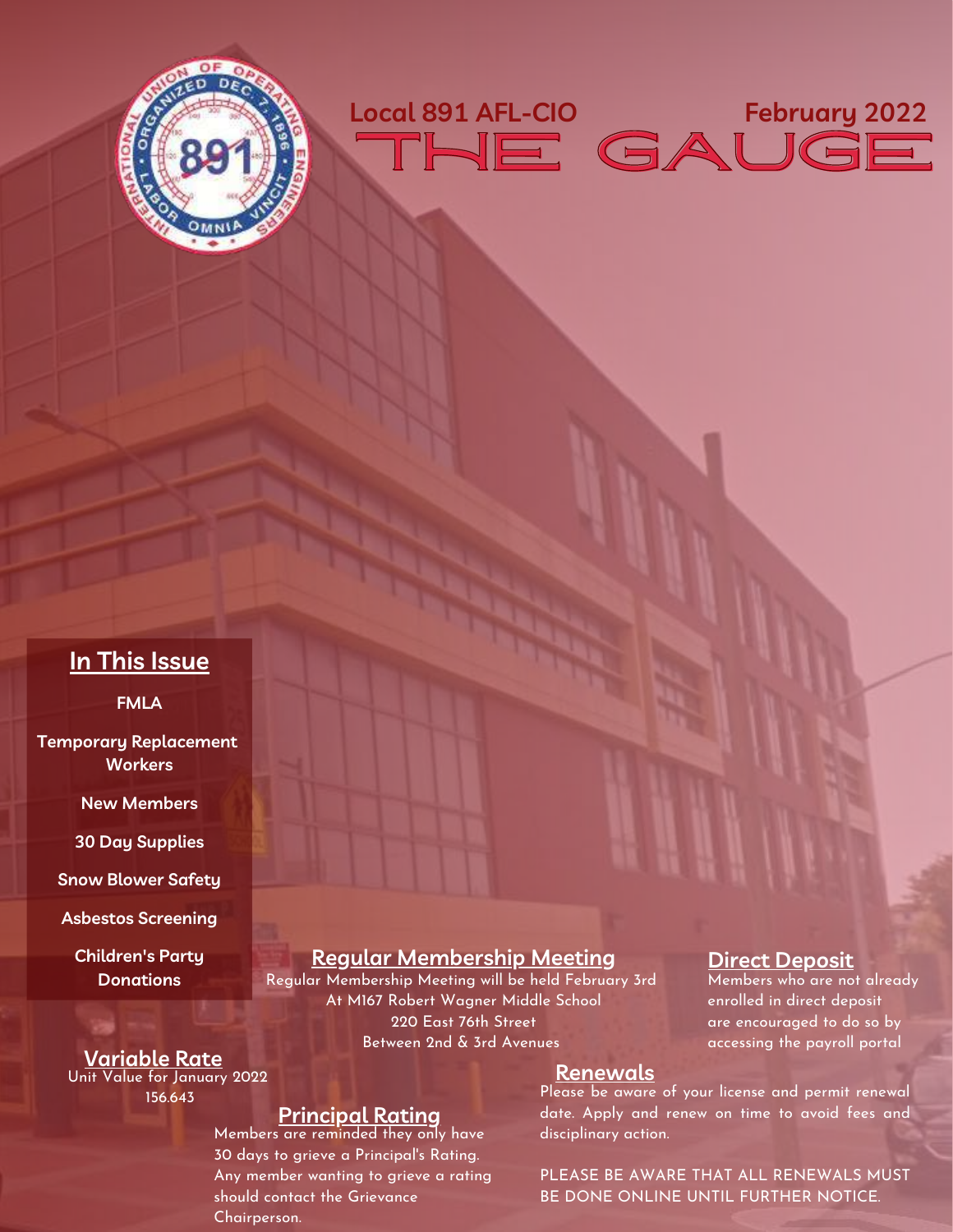# **Business Manager's Report**



**Brothers and Sisters,**

 **Other than an emergency, you are not required to work outside your normal work hours. You are not obligated to read or respond to work related emails outside of your normally scheduled work hours whatsoever. You are not on call 24 hours per day. Employees who are on call are paid extra whenever they are "on call". Your job is to properly schedule staff, not to do the work of your staff.**

**In the event of an emergency such as flooding, fires, or the emergency use of your building you are responsible to address the situation by whatever means necessary; your attendance in such an event may initially be required. If you opt for the reimbursement for a home phone you are still only responsible to respond to emergencies. In an emergency, you can utilize any employee from any school building to handle the situation and then promptly notify NYCSSS. Cold weather, deliveries, surveys, payroll, and other routine matters are not an emergency. You are not obligated to respond to every inquiry. While you may choose to do things related to caring for your building outside of your normal work hours you are not required to do so; you are not paid to do so.**

**Please be reminded that we recently sent out our Consolidated Collective Bargaining Agreement. Nowhere in the agreement does it state you are responsible to answer emails outside of work hours. Nowhere in the agreement does it indicate you are responsible to provide a cellphone number where you can be reached. Nowhere in the agreement does it state you are required to respond to any requests to work outside of your normal work hours besides addressing an emergency. If your plant manager calls your home phone, or cell if you have shared it, and leaves a message describing a true emergency, only then are you obligated to respond.**

**Any request for records from the Office of the Auditor General had to be requested by 12/31/2021. Any request made after that does not need to be complied with as per our recent agreement with DSF. I have mentioned this agreement before but failed to share it; it can be accessed by clicking**  [here](https://files.constantcontact.com/4088f45b501/588da048-6676-4f5e-9c22-f804bd6bc039.pdf)**.**

**As mentioned elsewhere in this newsletter, new members are set to join our ranks on February 7th. According to DSF, more custodians will also be hired soon. We are excited to welcome our new brothers and sisters into our strong union!**

**[Fraternally,](mailto:president@local891.com?subject=custom%20subject&body=Business%20Manager/President%20Troeller,) [Robert J Troeller](mailto:president@local891.com?subject=custom%20subject&body=Business%20Manager/President%20Troeller,)**

**January's Electronic Communications [January 3 - Collective Bargaining Agreement Consolidated \(Corrections\)](https://conta.cc/32KuLDx) [January 24 - Annual Reception](https://conta.cc/3gaiITj) [January 21 - Passing of Carlos Miguel Crespo](https://conta.cc/3nHTOi0) [January 20 - Free at Home Covid Tests](https://conta.cc/3rDsMtd) [January 20 - DOE Priority Testing Sites Closed](https://conta.cc/3fHtoIF) [January 20 - Passing of Viola D Duverge Diaz](https://conta.cc/3nCZoSH) [January 11 - Update from the MLC Regarding Medicare](https://conta.cc/31Li0rN) [January 10 - Top 5 Transfer Standing](https://conta.cc/3f6oTag) [January 7 - Passing of Michael Kyprios](https://conta.cc/3n7DruB) [January 7 - Official Vacancy/Transfer List Results](https://conta.cc/3qWb1VI) [January 4 - You are Not Required to Pick Up Materials or Supplies](https://conta.cc/3eSEkTr) [January 3 - DOE Priority Testing Sites Clarification](https://conta.cc/3ztm78w)**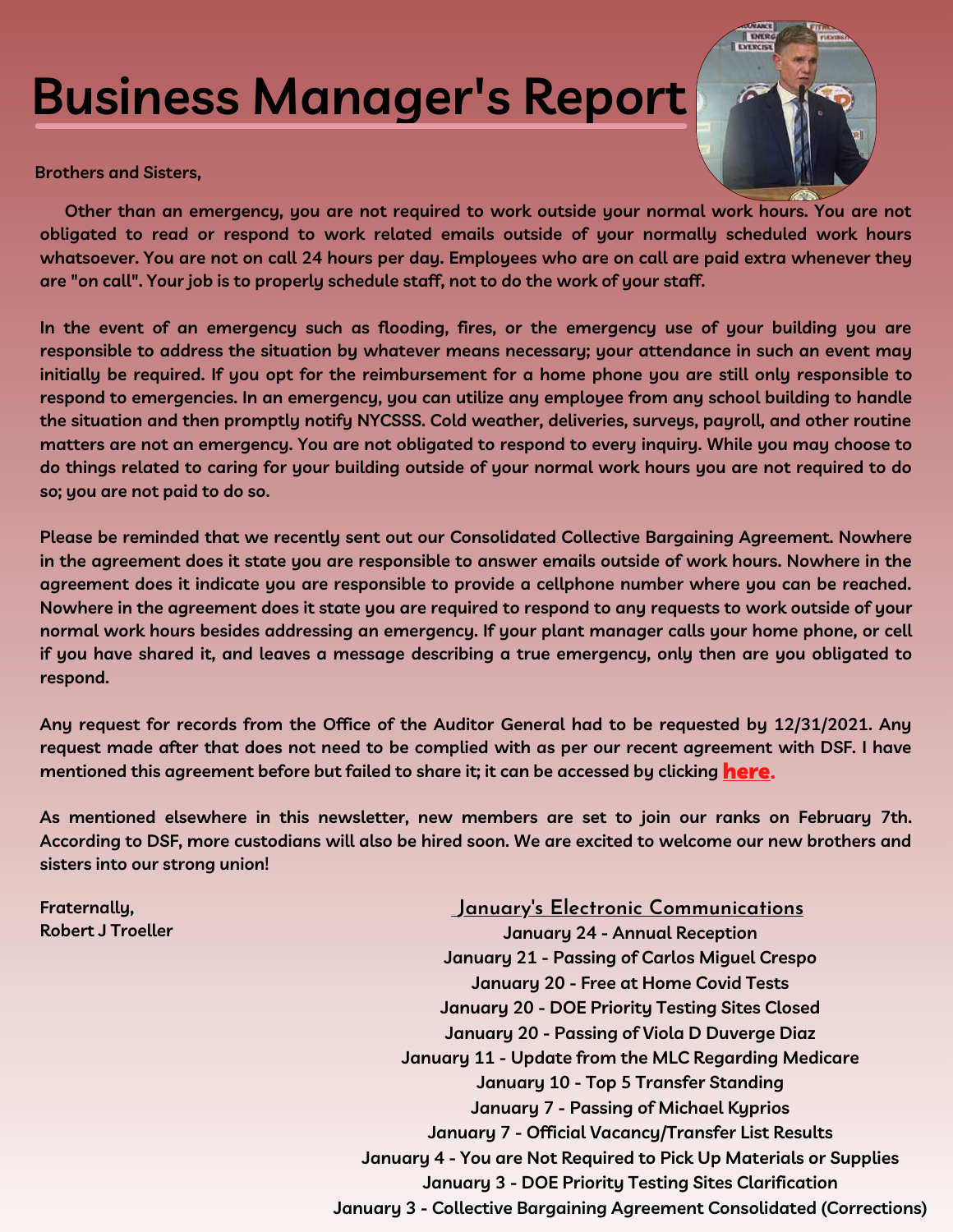**Lunar New Year, Tuesday, February 1, 2022 is a holiday for Local 891 members and Local 32BJ members. It is a regular workday for all Local 94 members.**

**President's Day, Monday, February 21, 2022 is a holiday for Local 891 and Local 32BJ members. It is a regular workday for Local 94 members.**

**Lincoln's Birthday (Observed ), Friday, February 25, 2022 is a holiday for Local 891 members only.** 

# Valentine's Day,

# February 14th is not an official holiday!

**The Annual Reception is going to be held on February 4th at Russo's on the Bay** New School Chancellor David Banks is Scheduled to Attend

# **FMLA**

*[FMLA Committee Chairperson, Judith Koonce](mailto:fmlassistance@local891.com?subject=custom%20subject&body=Chairperson%20Koonce,)* 

**Brothers and Sisters,**

**I hope all is well with you and your families.**

**The Division of School Facilities is allowing our members to stay on Payroll when they are approved for their Paid Family Leave.**

**This is great news because we will be paid our current salary and not lose pension hours. Also, any automatic deductions from your paycheck such as TDA contribution/loans will not be interrupted.**

**Please contact me if you have any questions or concerns regarding the use and benefits that are available to you under the Paid Family Leave Act.**

**In solidarity, [Judith Koonce](mailto:fmlassistance@local891.com?subject=custom%20subject&body=Chairperson%20Koonce,)**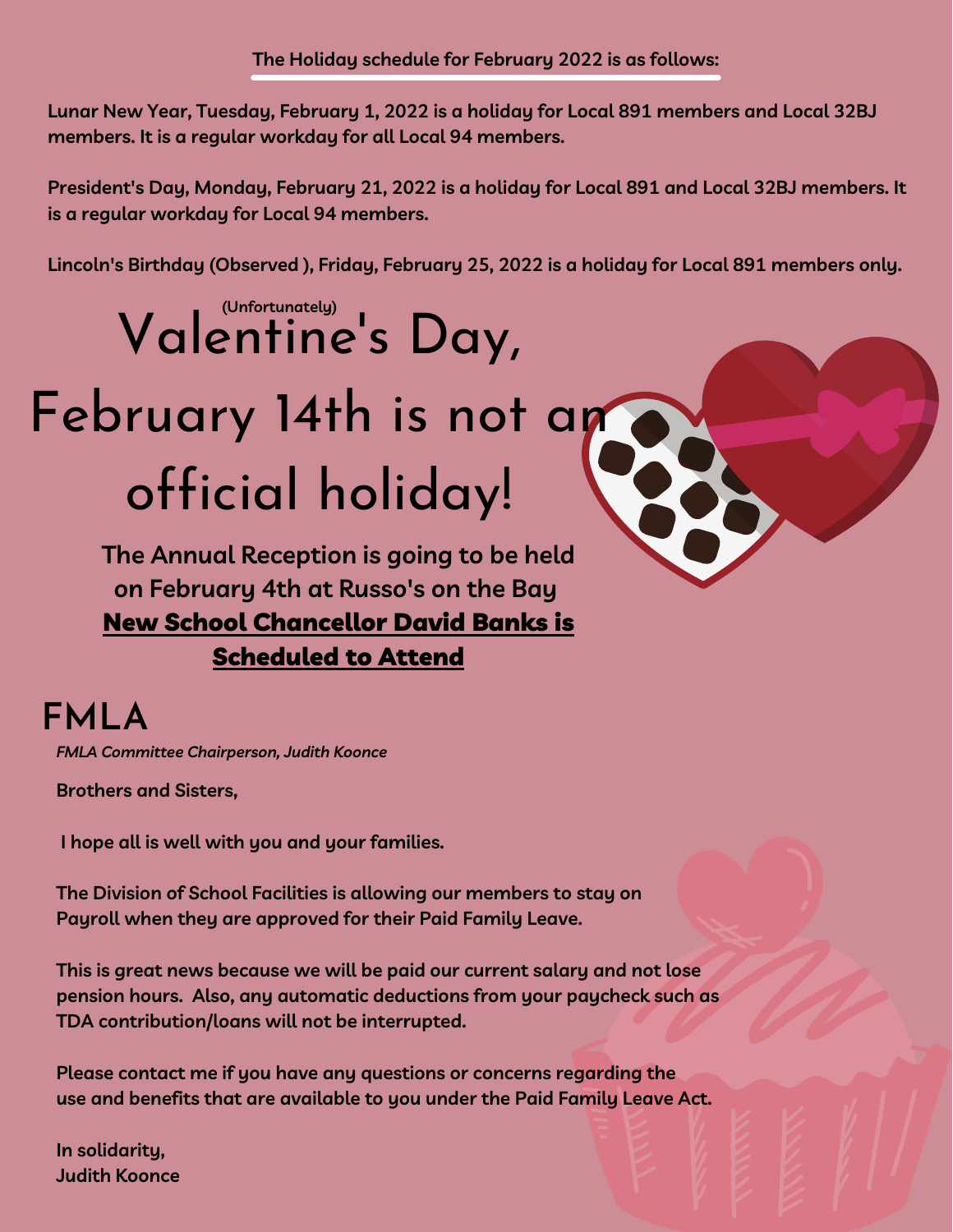### *[Custodial Helper Committee Chairperson, Marvin Rodriguez](mailto:custodialhelpercommittee@local891.com?subject=custom%20subject&body=Chairperson%20Rodriquez,)* **CUSTODIAL HELPER**

**Dear Brothers and Sisters,**

**Let me first say that I do understand the frustration that everyone is feeling with the issues of NYCSSS, but here are a few things to keep in mind.**

**A two-week letter of termination from NYCSSS does not mean that the employee is terminated at the end of the two weeks. The employee is still entitled to a grievance hearing even if it goes past the two weeks.**

**When you have a TC, please do your best to make sure that there are CE directives and, if need be, write the employee up using the DAF's issued by NYCSSS.**

**When you get an email about a grievance, please respond even if you can't make it. If its incorrect, or a TC, please answer the email and explain it.**

**Please make sure when requesting a fill-in (temporary replacement worker) that you only fill out the PAF. DO NOT USE THE VACANCY FORM, unless you have an open position.** 

**Employees have to sign work schedules, directives, and re-training and protocols. They do not have to sign DAFs. However, if they choose not to sign, you must have a witness present. It can be anyone, including a neighboring custodian.**

**A fill-in (NYCSSS) does not need two weeks notice if their services are no longer needed.**

**Please don't get offended If I do not call you back or get back to you that day or the day after. Theresa and I are doing our best to get back to everyone as quickly as we can. There are a lot of cases between grievance and arbitration. Remember we also have our own schools to run. That being said, if I don't get back to you after a day or two, please call me or email me. You can also reach out to Theresa.**

**Thank You and stay safe,**

**[Marvin Rodriguez](mailto:custodialhelpercommittee@local891.com?subject=custom%20subject&body=Chairperson%20Rodriquez,)** 

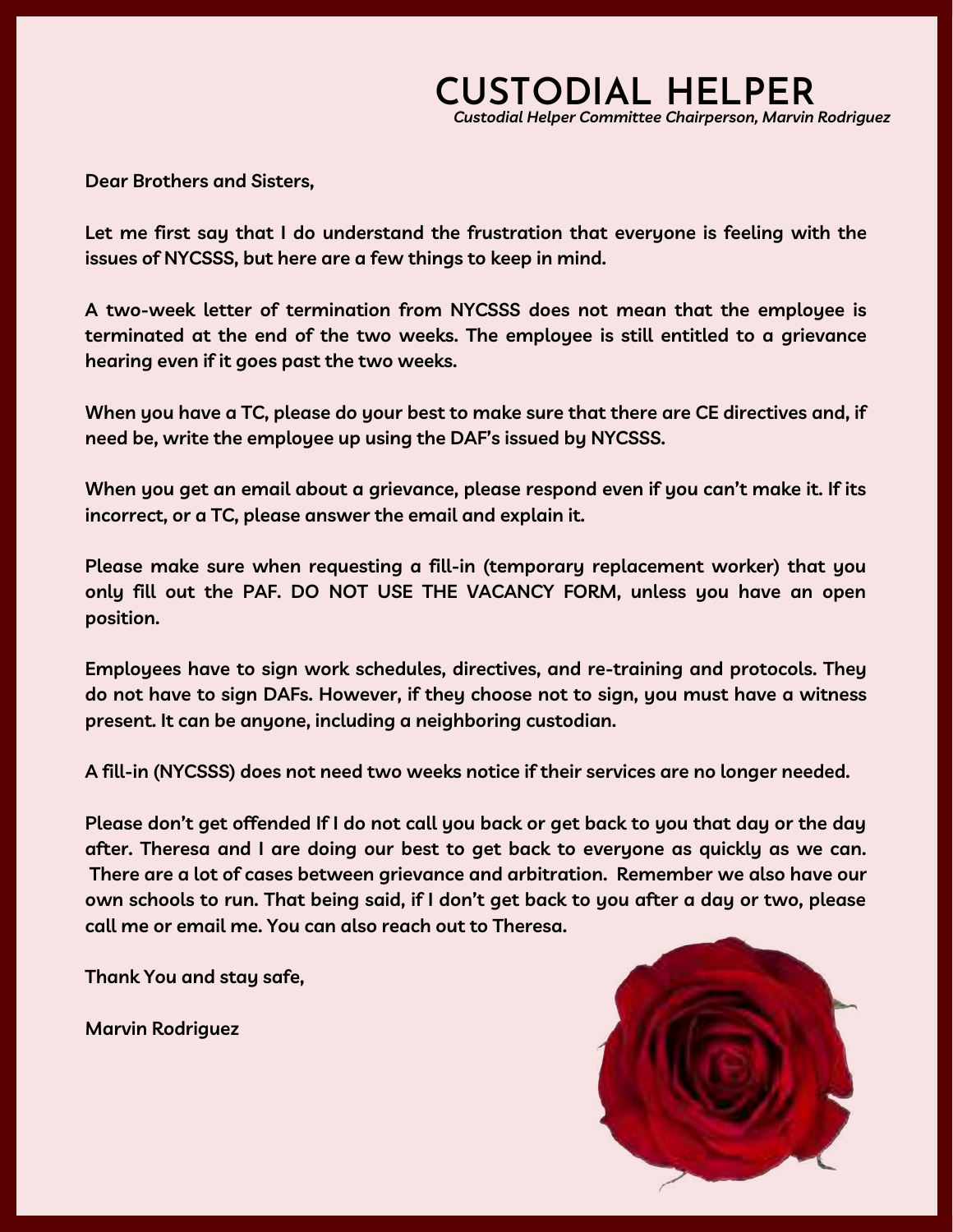### **[INDOCTRINATION](mailto:indoctrination@local891.com?subject=custom%20subject&body=Chairperson%20Woodley,)** *Indoctrination Committee Chairperson, Dwight Woodley*

### Local 891 continues to grow!

**[Indoctrination Chairperson, Dwight Woodley r](mailto:indoctrination@local891.com?subject=custom%20subject&body=Chairperson%20Woodley,)eports that there will be an indoctrination for the newest incoming members of Local 891. Indoctrination will be at Local 891 Union Offices on February 8th & 9th. They will begin their employment on the 7th.** 



**[SUPPLIES](mailto:supplies@local891.com?subject=custom%20subject&body=Chairperson%20Cender,)** *Supplies Committee Cha[irperson. Harry Cender](mailto:supplies@local891.com?subject=custom%20subject&body=Chairperson%20Cender,)*

**Dear Brothers and Sisters,**

**As you are all aware, the DSF has replenished our supplies, equipment, and our Covid allocations.**

**All members should stay diligent with keeping at least a 30 plus day supply of all PPE. If you are unable to, email your DDF.**

**The take-home Covid test kits are now listed on the weekly PPE survey. The Covid test kits are to be given to the principal and you should ask them for a weekly count for your survey.**

**Be reminded, as per President Troeller's email, that nothing in our collective bargaining agreement requires you to leave your school building to pick up supplies or materials.**

**Fraternally, [Harry W. Cender](mailto:supplies@local891.com?subject=custom%20subject&body=Chairperson%20Cender,) [Supplies Committee Chairpersons](mailto:supplies@local891.com?subject=custom%20subject&body=Chairperson%20Cender,)**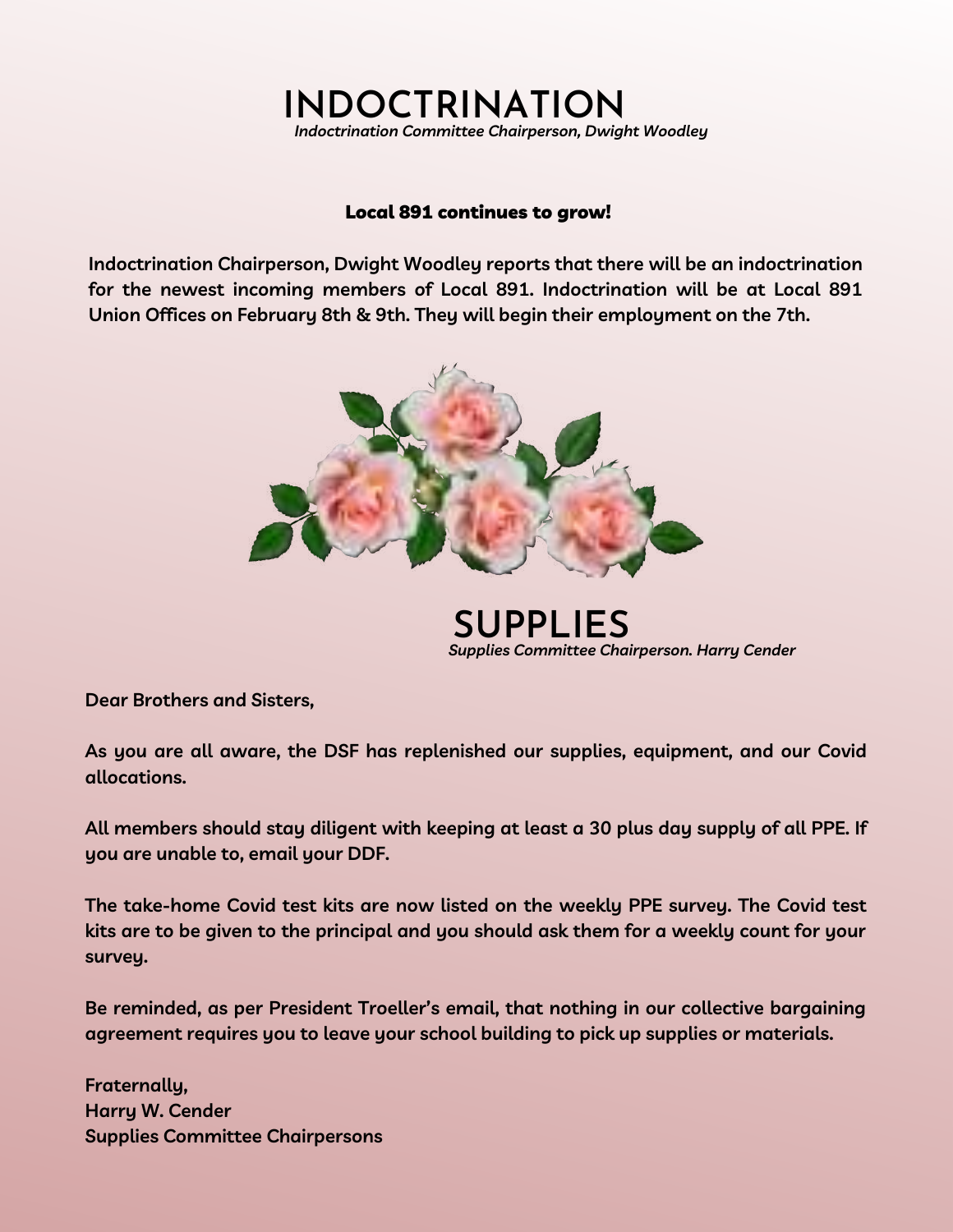# **OCCUPATIONAL HEALTH & SAFETY**

*[Occupational Health &Safety Committee Chairperson, Joanne O'Neill](mailto:occupationalhealth@local891.com?subject=custom%20subject&body=Chairperson%20O%27Niell,)*

### How to Safely Prepare your Snow Blowers and Equipment for Winter

**We are already starting to see those snowflakes coming down, so let us get ready and be prepared for Mother Nature. Even if the big snowstorm of the season is weeks away, now is the time to get your snow blower ready for winter. You don't want that first snowfall to hit and find out your machine is not in working condition. In just about an hour, you can prep your snow blower and diagnose an issue that may need repair.**

**Most common issues are engine-starting and damaged augers. Check skids and scraper bars. The last situation you want, is to be fiddling with a shear pin or other spot fixes in cold frigid weather while the inches are accumulating, and your hands are freezing up. I'm sure we have all experienced that situation in our careers.**

**Here are a few tips for the best preparation:**

**1.You should drain the tank of gas if you had not filled it with some stabilized fuel at the end of last spring. If not, I hope, your machine forgives you and it starts up! Remember, unstable fuel can gum up the carburetor and fuel passages. If this is your situation then let's drain the old fuel using a siphon or use your own safe method. Fill up the tank with gas and put some fuel stabilizer in it and hopefully it turns over.**

**2. Check the oil. Today's models have a separate oil reserve and dipsticks similar to cars. If the oil seems dark and dirty it is time for a change. Most reservoirs have a bolt you can unscrew, and you can then tilt the machine back and drain the old oil into a container. Replace the bolt and refill the reservoir with oil. Make sure you check the owner's manual for the right type and grade oil.**

**3. My favorite, "Kick the Tires". Your tires are most likely pneumatic and will need to be topped off before you put it to work. Invest in a tire gauge and check your owner's manual for proper pressure. Underinflated tires can make handling the machine more difficult and dangerous to the operator, especially when turning. Too much air and the tires can pop!** 

**4. If you have a multistage snow blower, the shear pins are the small bolts that protect the transmission in case the auger jams. This can happen after it scoops up a chunk of ice or debris hidden in the snow. If the pins are showing any kind of corrosion or wear and tear, it is wise to replace them. Most blowers come with extra ones. The pins slide in place and tighten with a bolt. Never use bolts without shear pins, since bolts will not break under pressure, increasing the risk of a damaged transmission.**

**5. Spray the discharge chute to prevent clogging. Spray it down with WD-40, cooking spray or check manufacturers manual.**

**6. Finally tighten all nuts and bolts around the control since they tend to loosen as a snow blower vibrates. Lubricate all cables and moving parts as detailed in your owner's manual. In addition, I always have extra parts on hand. Do yourself a favor and order some pins, WD-40, oil, and spark plugs.**

**Be sure to have enough calcium and rock salt on hand for ice conditions. Check your shovels and encourage workers to have snow gear ready to go.**

**Most important if you are uncomfortable doing any of these steps call a brother or sister for support or help. We are all here to help and educate one another. No question is a stupid question.**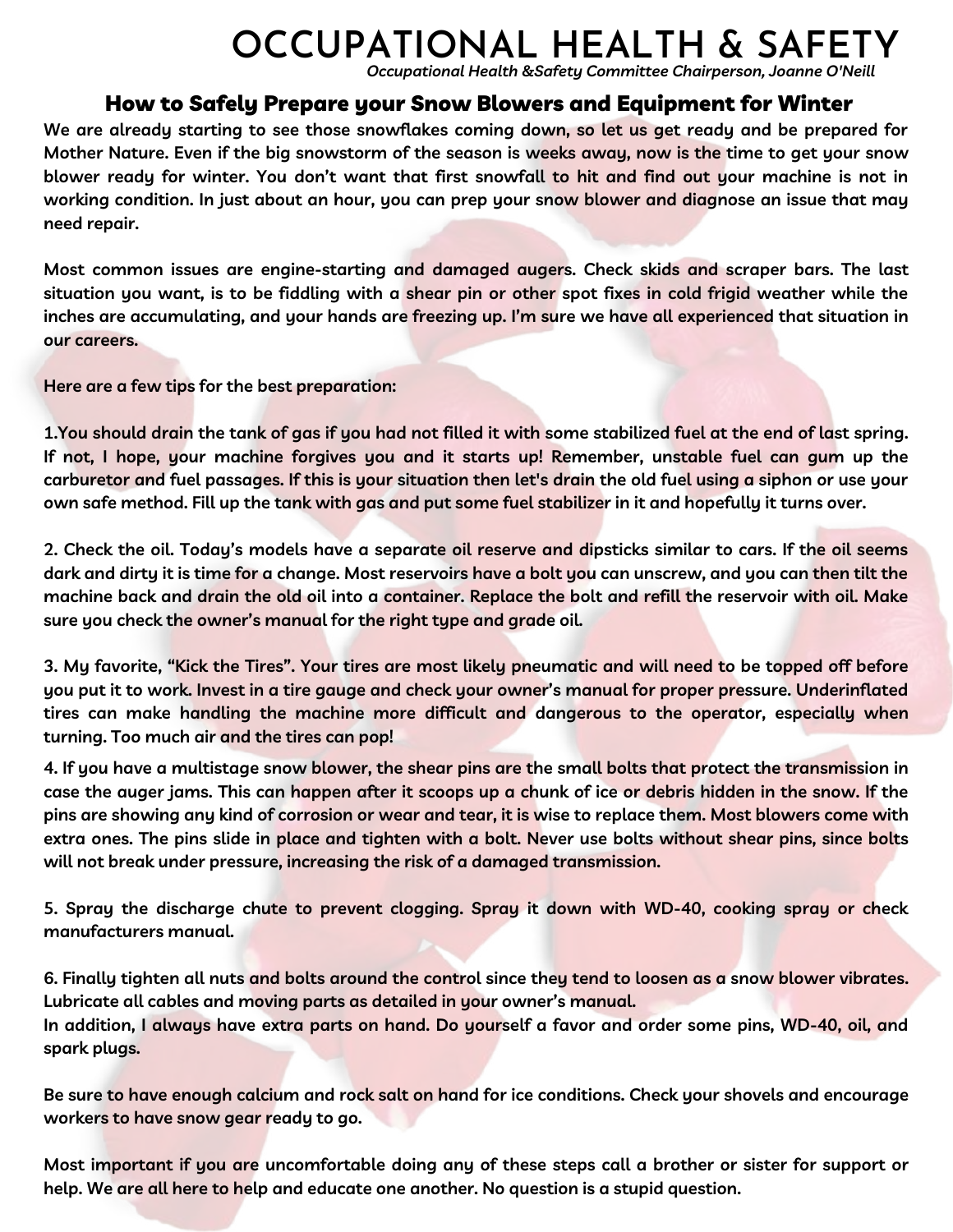### **OCCUPATIONAL HEALTH & SAFETY**

### ASBESTOS SCREENING

**I would like to have another asbestos screening for the month of February or March . We need at least 25 applications to move forward. Remember, if you have a combined total of 10 years with Local 32, 94, & 891, you qualify for an exam. Also, you can get a flu shot at the screening. Let's get the year started with a good exam!** 

# **CHILDREN'S PARTY**

**[Children's Party Committee Chairperson. Peter Maddaloni](mailto:queenschair@local891.com?subject=custom%20subject&body=Chairperson%20Maddaloni,)**

**[Children's Party Committee Chairperson, Peter Maddaloni,](mailto:queenschair@local891.com?subject=custom%20subject&body=Chairperson%20Maddaloni,) would like to send out an additional thank you to the 891 membership for their generosity. In addition to the traditional children's holiday party, Local 891 also donated gifts to the Queens Floating Hospital. Other boroughs also donated to different local organizations, who really appreciated 891's generous gesture.** 



**Peter Maddaloni with new NYC Department of Education Chancellor David Banks**



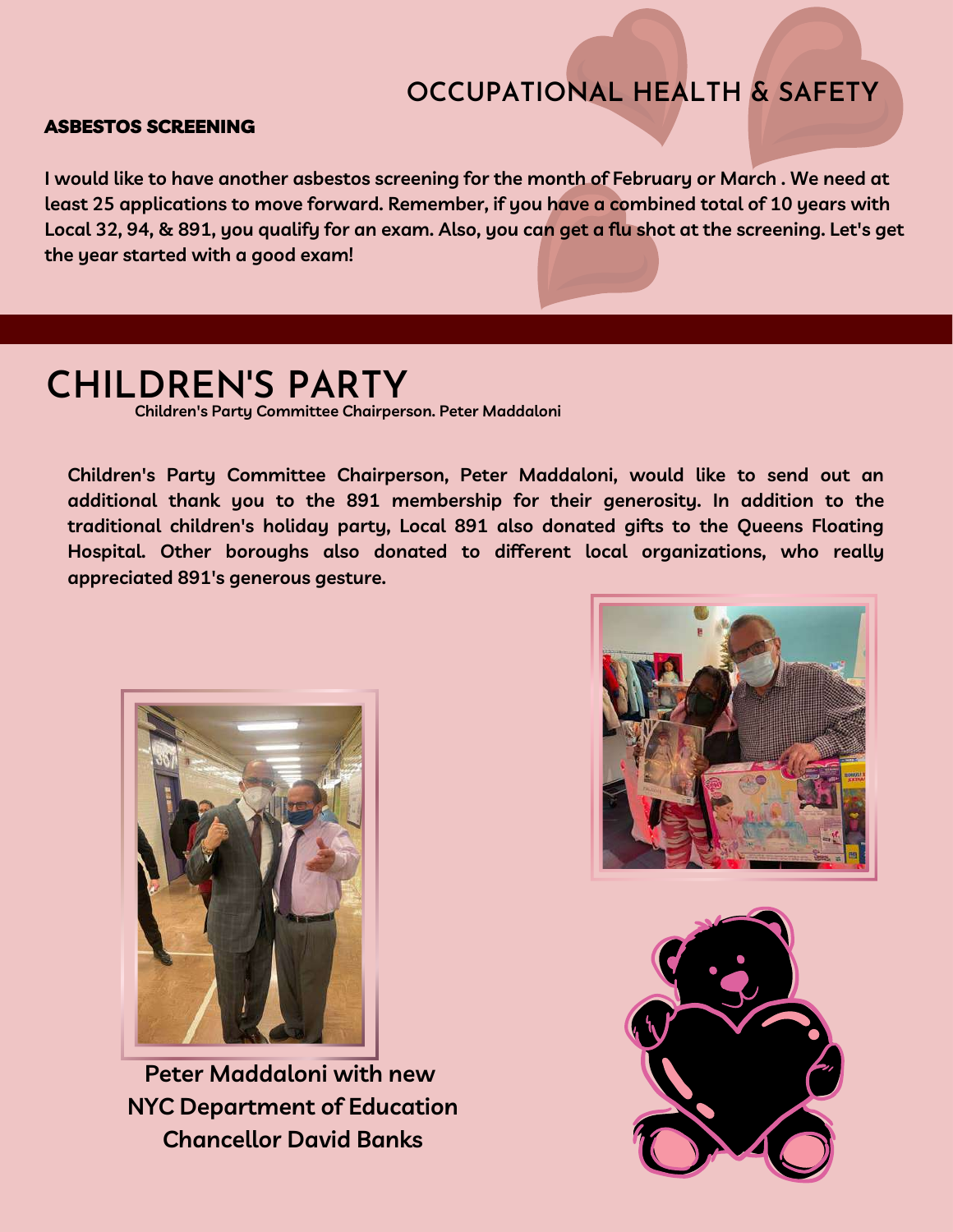## **JANUARY'S REGULAR MEMBERSHIP MEETING**

The regular membership meeting for January was held on the 6th at M167 in Manhattan. At the helm was [Vice President Jeffrey Bilek](mailto:vicepresident@local891.com?subject=custom%20subject&body=Vice%20President%20Bilek,) for Business Manager/President, Robert J. Troeller. As usual, the meeting was very informative with many questions and answers. There was also the opportunity to meet and get reports from the newest Committee members. The next meeting will be on February 3rd at M167, Robert Wagner Middle School located at 220 East 76th Street - Between 2nd & 3rd Avenues. Please attend and let your voices be heard.



Frank Byrne: Education, "Classes available for members"



[Kieran McKivergan: Entertainment,](mailto:financialsecretary@local891.com?subject=custom%20subject&body=Secretary%20McKivergan,) ["Provide your vaccination info](mailto:financialsecretary@local891.com?subject=custom%20subject&body=Secretary%20McKivergan,) [for Annual Reception"](mailto:financialsecretary@local891.com?subject=custom%20subject&body=Secretary%20McKivergan,)



[Anthony Del Rosso: NYC Central Council Delegate,](mailto:anthony@local891.com?subject=custom%20subject&body=Delegate%20Del%20Rosso,) "I have a 7 page report from Billy Carroll"



[Vice President, Jeffrey Bilek:](mailto:vicepresident@local891.com?subject=custom%20subject&body=Vice%20President%20Bilek,) ["Review and understand recent Collective Bargaining Agreement"](mailto:vicepresident@local891.com?subject=custom%20subject&body=Vice%20President%20Bilek,)



[Peter Maddaloni:](mailto:queenschair@local891.com?subject=custom%20subject&body=Chairperson%20Maddaloni,) Children's Holiday Party, "Thank you to all members."



[Dwight Woodley: Indoctrination,](mailto:indoctrination@local891.com?subject=custom%20subject&body=Chairperson%20Woodley,)  ["new members to 891"](mailto:indoctrination@local891.com?subject=custom%20subject&body=Chairperson%20Woodley,)



**Philip Navetta: Pauroll/Permits.** ["Submit your space sheets/correct codes"](mailto:payroll@local891.com?subject=custom%20subject&body=Chairperson%20Navetta,)



[H](mailto:supplies@local891.com?subject=custom%20subject&body=Chairperson%20Cender,)arry Cender: Supplies, "make [sure you have a 30 day supply!!](mailto:supplies@local891.com?subject=custom%20subject&body=Chairperson%20Cender,)



[Marvin Rodriguez: Custodial Helper,](mailto:custodialhelpercommittee@local891.com?subject=custom%20subject&body=Chairperson%20Rodriquez,) "everyone must report for snow duty!!!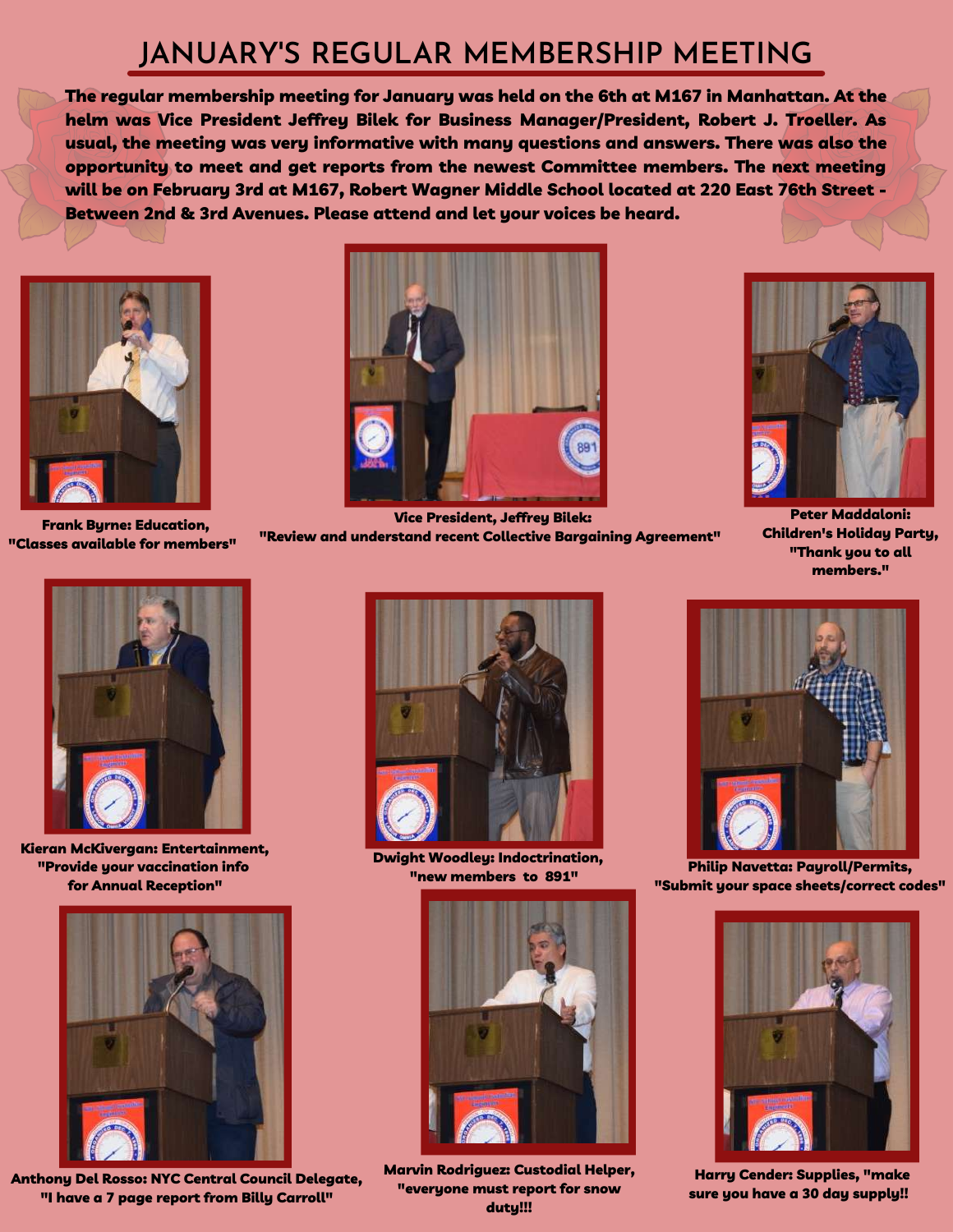## **Scenes From Regular Membership Meeting**

300



**You can always find [Stevo](mailto:merchandise@local891.com?subject=custom%20subject&body=Chairperson%20Pepdjonovic,) in the lobby at all regular membership meetings to get your cool 891 gear.**



 $\langle$ 

**Our Brothers' & Sisters' bonds grow even stronger at meetings**







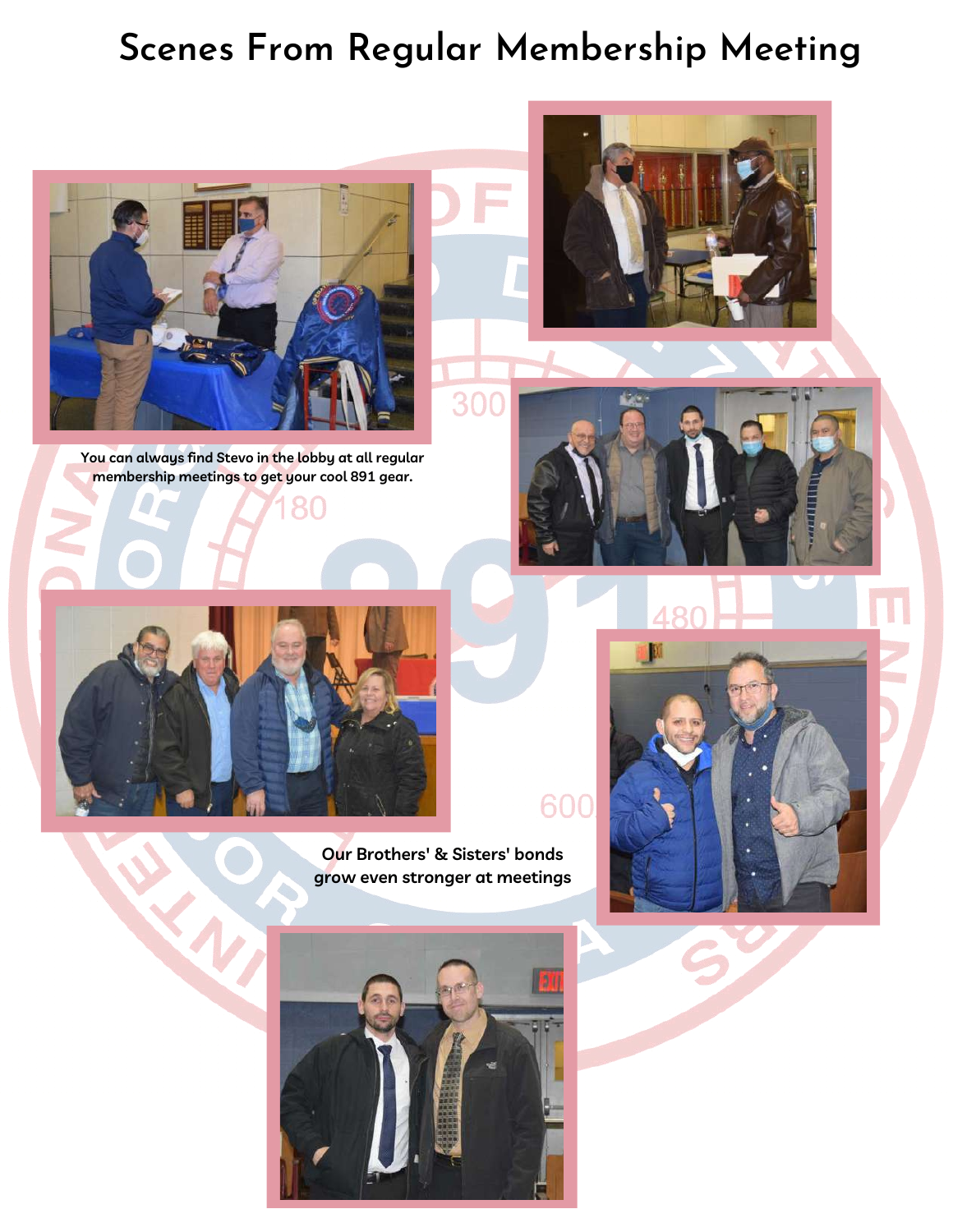# IN MEMORIAM

**Micahel Kyprios Retired CE, M440 Condolences to: Lorraine Kyrios (Spouse) 5138 Post Road Bronx, NY 10471**





 **Thomas J. Kenny Retired CE, Q405 Condolences to: Carol Kenny (Spouse) 500 SE 21st Avenue**

**Deerfield Beach, Fl 33441- 5401**